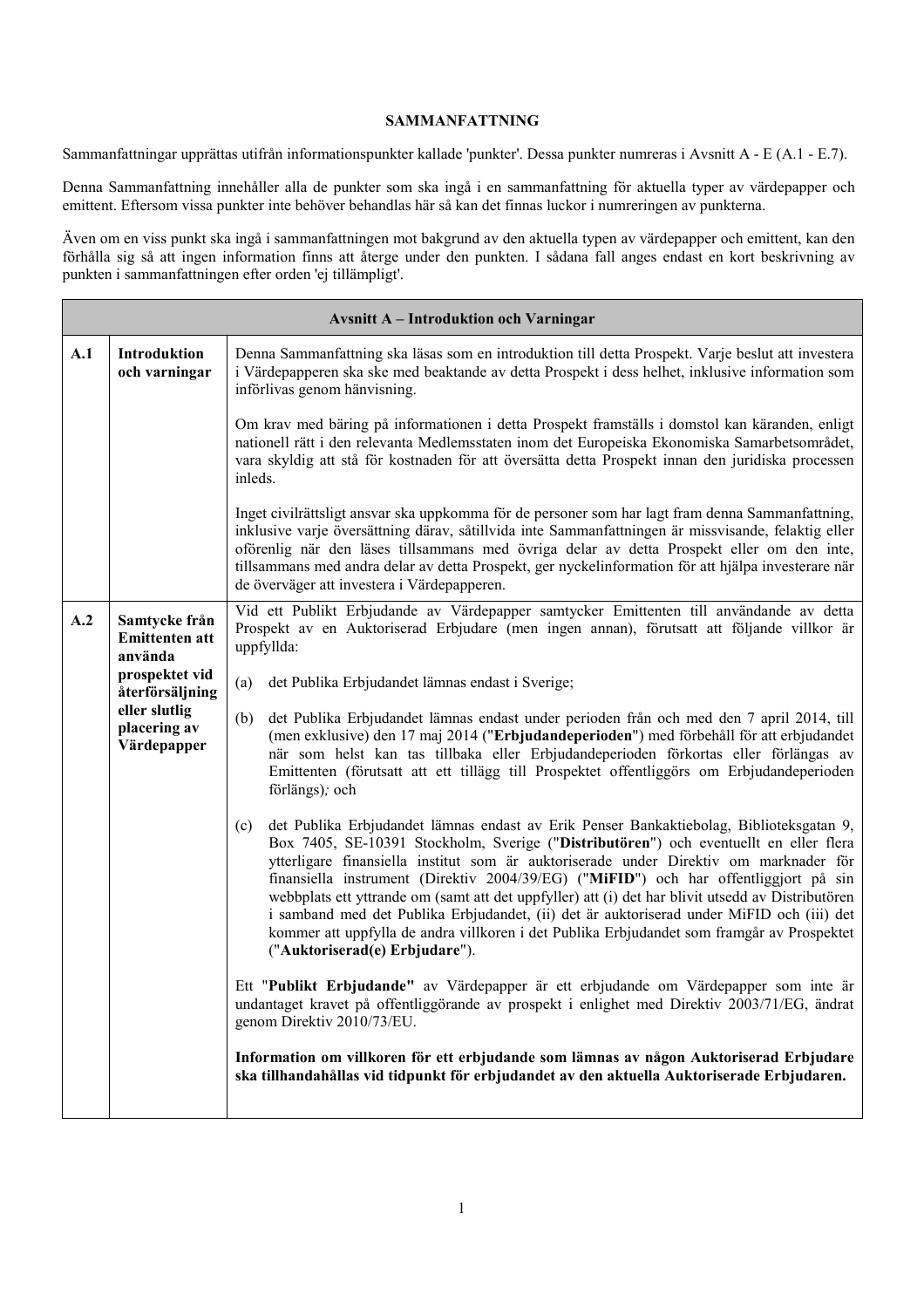|      |                                                                                                                                                       | Avsnitt $B$ – Emittent                                                                                                                                                                                                                                                                                                                                                                                                                                                                                                                                                                                                                                                                                                                                                                                                                                                                                                                                                                                                                                                                                                                                                                                                                                                                                                                                                                                                                                                                                                                                                                                                                                                                                                                                                                                                                                                                                                                                                                                                                                                                                                                                                                                                                                                                                                                                                                                               |
|------|-------------------------------------------------------------------------------------------------------------------------------------------------------|----------------------------------------------------------------------------------------------------------------------------------------------------------------------------------------------------------------------------------------------------------------------------------------------------------------------------------------------------------------------------------------------------------------------------------------------------------------------------------------------------------------------------------------------------------------------------------------------------------------------------------------------------------------------------------------------------------------------------------------------------------------------------------------------------------------------------------------------------------------------------------------------------------------------------------------------------------------------------------------------------------------------------------------------------------------------------------------------------------------------------------------------------------------------------------------------------------------------------------------------------------------------------------------------------------------------------------------------------------------------------------------------------------------------------------------------------------------------------------------------------------------------------------------------------------------------------------------------------------------------------------------------------------------------------------------------------------------------------------------------------------------------------------------------------------------------------------------------------------------------------------------------------------------------------------------------------------------------------------------------------------------------------------------------------------------------------------------------------------------------------------------------------------------------------------------------------------------------------------------------------------------------------------------------------------------------------------------------------------------------------------------------------------------------|
| B.1  | <b>Emittentens</b><br>juridiska och<br>kommersiella<br>namn                                                                                           | Värdepapperen emitteras av Barclays Bank PLC ("Emittenten").                                                                                                                                                                                                                                                                                                                                                                                                                                                                                                                                                                                                                                                                                                                                                                                                                                                                                                                                                                                                                                                                                                                                                                                                                                                                                                                                                                                                                                                                                                                                                                                                                                                                                                                                                                                                                                                                                                                                                                                                                                                                                                                                                                                                                                                                                                                                                         |
| B.2  | Säte och juridisk<br>form för<br>Emittenten,<br>lagstiftning<br>under vilken<br>Emittenten<br>bedriver<br>verksamhet och<br>dess land för<br>bildande | Emittenten är ett publikt aktiebolag som är registrerat i England och Wales. Emittenten bildades<br>den 7 augusti 1925 under Colonial Bank Act 1925, och registrerades den 4 oktober 1971 som ett<br>aktiebolag under Companies Act 1948 to 1967. Enligt Barclays Bank Act 1984 omregistrerades<br>Emittenten den 1 januari 1985 som ett publikt aktiebolag.                                                                                                                                                                                                                                                                                                                                                                                                                                                                                                                                                                                                                                                                                                                                                                                                                                                                                                                                                                                                                                                                                                                                                                                                                                                                                                                                                                                                                                                                                                                                                                                                                                                                                                                                                                                                                                                                                                                                                                                                                                                         |
| B.4b | Kända trender<br>som påverkar<br>Emittenten och<br>verksamhets-<br>områden inom<br>vilka Emittenten<br>bedriver<br>verksamhet                         | Verksamheten och intjäningen för Emittenten och dess dotterföretag<br>(tillsammans,<br>"Bankkoncernen") kan påverkas av skattepolicys eller andra policys och andra åtgärder från<br>olika statliga- och tillsynsmyndigheter inom Storbritannien, EU, USA och på andra ställen, och<br>samtliga dessa policys kan vara föremål för förändring. Det näringsrättsliga svaret på den<br>finansiella krisen har inneburit och fortsätter att innebära väldiga regulatoriska förändringar i<br>Storbritannien, EU, USA och på andra ställen där Bankkoncernen är verksam. Det har även<br>inneburit (bland annat) (i) en mer bestämd attityd bland myndigheter i många jurisdiktioner, och<br>(ii) skärpta kapital- och likviditetskrav (t.ex. enligt det fjärde Kapitaltäckningsdirektivet (CRD<br>IV)). Eventuella framtida regulatoriska förändringar kan även begränsa Bankkoncernens<br>verksamheter, reglera viss utlåningsverksamhet och leda till andra betydande kostnader för<br>regelefterlevnad.<br>Kända trender som påverkar Emittenten och de verksamhetsområden inom vilka Emittenten<br>bedriver verksamhet inkluderar:<br>fortsatt politisk och regulatorisk granskning av bankverksamhetsområdet som kan<br>٠<br>innebära ökad eller förändrad reglering som troligtvis kommer leda till en betydande<br>inverkan på hela branschen;<br>generella förändringar av regulatoriska krav, t.ex., försiktighetsregler avseende<br>kapitalkravsregelverk och regler utformade för att leda till finansiell stabilitet och öka<br>insättningsskydd;<br>amerikansk lagstiftning (US Dodd-Frank Wall Street Reform and Consumer Protection<br>Act), som innehåller långtgående regulatoriska reformer (inklusive restriktioner<br>avseende handel i eget namn och fondrelaterade aktiviteter (den s.k. 'Volcker rule'));<br>utredningar företagna av det brittiska konkurrensverket (Office of Fair Trading)<br>$\bullet$<br>gällande Visa och MasterCard kredit och debit avgifter som kan komma att påverka<br>konsumentkreditverksamheten;<br>utredningar företagna av tillsynsorgan inom Storbritannien, EU och USA avseende<br>ingivanden gjorda av Emittenten och andra panelmedlemmar till organ som fastställer<br>olika internbankräntor så som London Interbank Offered Rate ("LIBOR") och Euro<br>Interbank Offered Rate ("EURIBOR"); och<br>förändring avseende konkurrens- och prissättningsmiljö. |
| B.5  | <b>Beskrivning av</b><br>koncernen och<br><b>Emittentens</b><br>position inom                                                                         | Bankkoncernen är en stor global aktör inom den finansiella tjänstesektorn. Hela det emitterade<br>ordinarie aktiekapitalet i Emittenten ägs indirekt av Barclays PLC (tillsammans med dess<br>dotterbolag "Koncernen"), som är holdingmoderbolaget i Bankkoncernen.                                                                                                                                                                                                                                                                                                                                                                                                                                                                                                                                                                                                                                                                                                                                                                                                                                                                                                                                                                                                                                                                                                                                                                                                                                                                                                                                                                                                                                                                                                                                                                                                                                                                                                                                                                                                                                                                                                                                                                                                                                                                                                                                                  |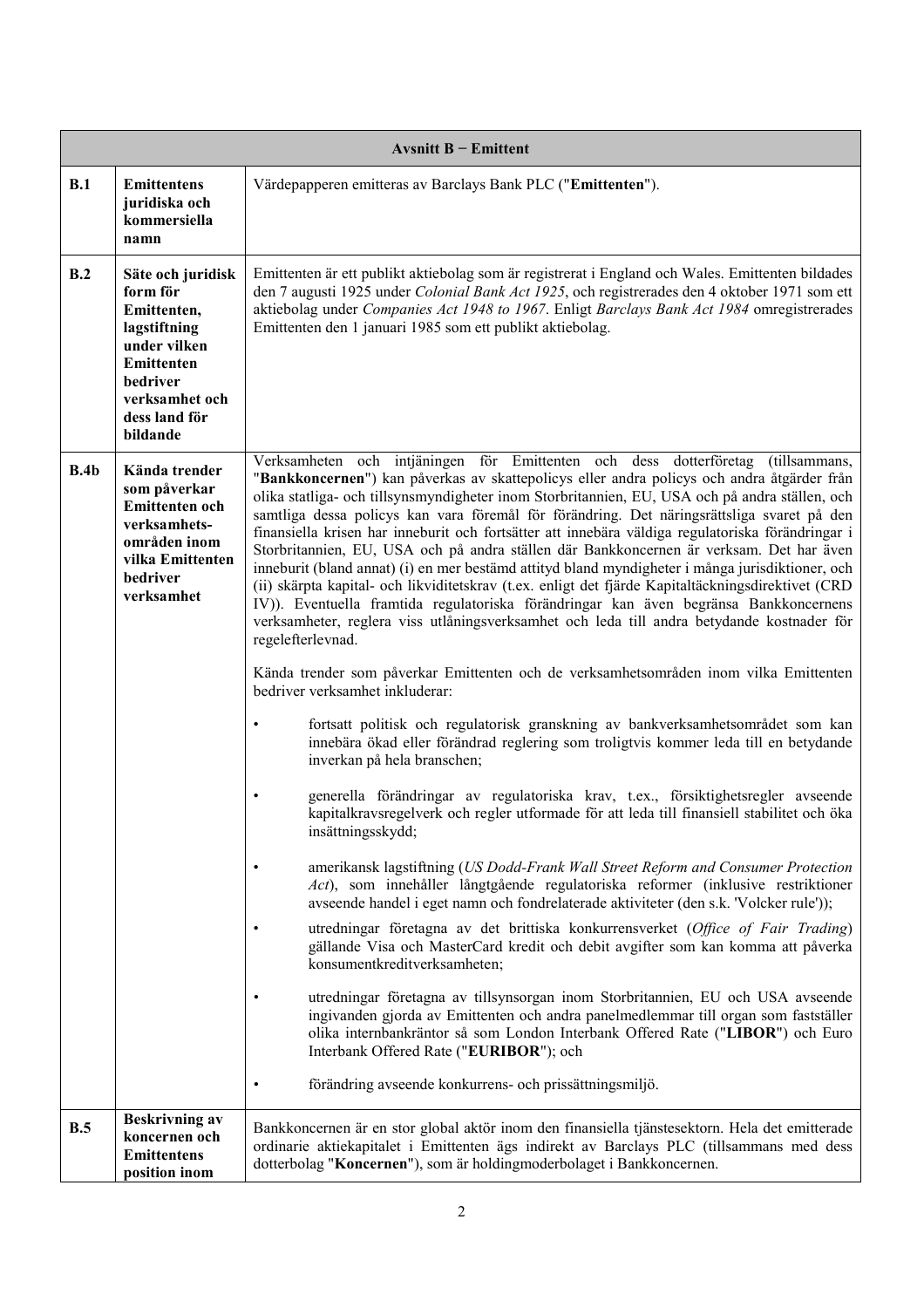|             | koncernen                                                                                                                                                |                                                                                                                                                                                                                                                                                                                                                                                                                                                                                                                                                                                                                                                                                                                                                                                                                                                                                                                                                                                                                                                                                                                                      |
|-------------|----------------------------------------------------------------------------------------------------------------------------------------------------------|--------------------------------------------------------------------------------------------------------------------------------------------------------------------------------------------------------------------------------------------------------------------------------------------------------------------------------------------------------------------------------------------------------------------------------------------------------------------------------------------------------------------------------------------------------------------------------------------------------------------------------------------------------------------------------------------------------------------------------------------------------------------------------------------------------------------------------------------------------------------------------------------------------------------------------------------------------------------------------------------------------------------------------------------------------------------------------------------------------------------------------------|
| <b>B.9</b>  | <b>Vinstprognos</b><br>eller vinst-<br>uppskattning                                                                                                      | Ej tillämpligt; Emittenten har valt att inte inkludera vinstprognos eller vinstuppskattning.                                                                                                                                                                                                                                                                                                                                                                                                                                                                                                                                                                                                                                                                                                                                                                                                                                                                                                                                                                                                                                         |
| B.10        | Reservationer i<br>revisions-<br>berättelsen<br>avseende<br>historisk<br>finansiell<br>information                                                       | Ej tillämpligt; revisionsberättelsen avseende historisk finansiell information innehåller inga<br>sådana reservationer.                                                                                                                                                                                                                                                                                                                                                                                                                                                                                                                                                                                                                                                                                                                                                                                                                                                                                                                                                                                                              |
| <b>B.12</b> | <b>Utvald finansiell</b><br>information,<br>inga betydande<br>negativa<br>förändringar<br>och inga<br>betydande<br>förändringar                          | Baserat på Bankkoncernens reviderade finansiella information för året som slutade den 31<br>december 2013 hade Bankkoncernen totala tillgångar om £1 312 840 miljoner (2012: £1 488<br>761 miljoner), total nettoutlåning och förskott om £468 664 miljoner (2012: £464 777 miljoner),<br>totala insättningar om £482 770 miljoner (2012: £462 512 miljoner) och totalt eget kapital om<br>£63 220 miljoner (2012: £59 923 miljoner) (inklusive minoritetsintressen om £2 211 miljoner<br>(2012: £2 856 miljoner)). Vinst före skatteavdrag från Bankkoncernens fortlöpande verksamhet<br>för året som slutade den 31 december 2013 var £2 855 miljoner (2012: £650 miljoner) efter<br>reserveringar för kreditförluster och andra reserveringar om £3 071 miljoner (2012: £3 340<br>miljoner). Den finansiella informationen i detta stycke utgör utdrag från den reviderade<br>konsoliderade finansiella redovisningen från Emittenten för året som slutade den 31 december<br>2013.<br>Det har inte inträffat några betydande negativa förändringar avseende Emittentens eller<br>Koncernens utsikter efter den 31 december 2013. |
|             |                                                                                                                                                          | Det har inte inträffat någon betydande förändring avseende Koncernens finansiella position eller<br>handelsposition efter den 31 december 2013.                                                                                                                                                                                                                                                                                                                                                                                                                                                                                                                                                                                                                                                                                                                                                                                                                                                                                                                                                                                      |
| <b>B.13</b> | <b>Nyligen</b><br>inträffade<br>händelser för<br><b>Emittenten som</b><br>är av betydande<br>relevans för att<br>bedöma<br><b>Emittentens</b><br>solvens | Den 6 december 2012 tillkännagav Emittenten att man hade träffat en överenskommelse om att<br>kombinera den största delen av dess verksamhet i Afrika ("Portföljen") med Absa Group<br>Limited ("Absa"). Den föreslagna kombinationen ska ske genom Absas förvärv av Portföljen<br>för en ersättning om 129 540 636 ordinarie aktier i Absa (som motsvarar ett värde om<br>uppskattningsvis £1,3 miljarder). Som ett resultat av transaktionen kommer Emittentens<br>innehav i Absa att öka från 55,5 procent till 62,3 procent. Sammanslagningen slutfördes den 31<br>juli 2013.                                                                                                                                                                                                                                                                                                                                                                                                                                                                                                                                                    |
| <b>B.14</b> | <b>Emittentens</b><br>beroende av<br>andra enheter<br>inom koncernen                                                                                     | Se 'B.5'.<br>Emittentens finansiella position är beroende av dess dotterföretags finansiella position.                                                                                                                                                                                                                                                                                                                                                                                                                                                                                                                                                                                                                                                                                                                                                                                                                                                                                                                                                                                                                               |
| <b>B.15</b> | <b>Beskrivning av</b><br><b>Emittentens</b><br>huvudsakliga<br>verksamheter                                                                              | Koncernen är en stor global aktör inom den finansiella tjänstesektorn som är verksam inom<br>bankverksamhet för privatkunder, kommersiell bankverksamhet, kreditkortsverksamhet,<br>investeringsbankverksamhet, förmögenhetsförvaltning och investeringsförvaltningstjänster med<br>en omfattande internationell närvaro i Europa, USA, Afrika och Asien.                                                                                                                                                                                                                                                                                                                                                                                                                                                                                                                                                                                                                                                                                                                                                                            |
| <b>B.16</b> | <b>Beskrivning av</b><br>om Emittenten<br>direkt eller<br>indirekt ägs eller<br>kontrolleras och<br>av vem och<br>formen för                             | Hela det emitterade ordinarie aktiekapitalet i Emittenten ägs indirekt av Barclays PLC, som är<br>holdingmoderbolag för Emittenten och dess dotterföretag.                                                                                                                                                                                                                                                                                                                                                                                                                                                                                                                                                                                                                                                                                                                                                                                                                                                                                                                                                                           |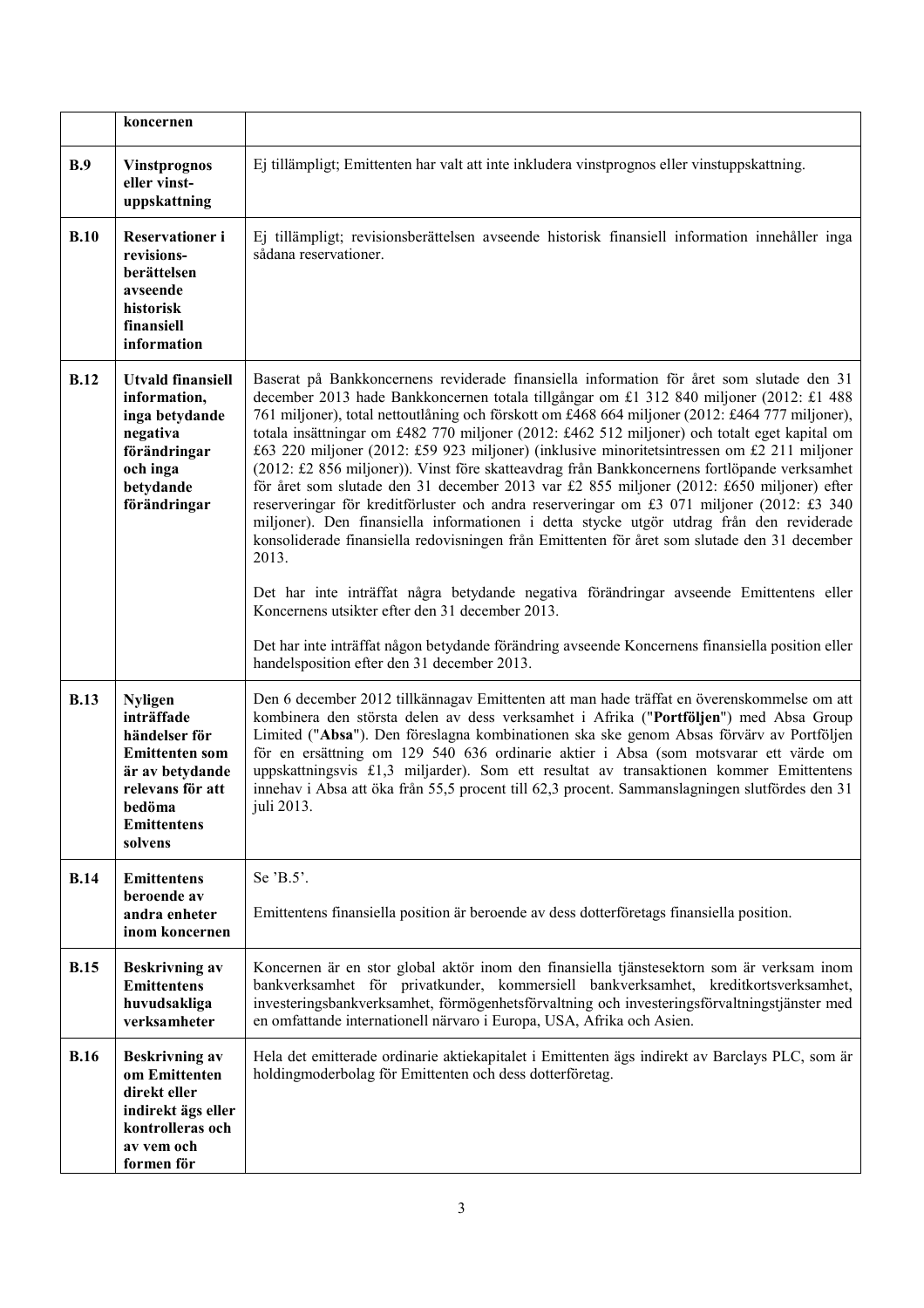|     | sådan kontroll                                                                         |                                                                                                                                                                                                                                                                                                                                                                                                                                                                                                                                                               |
|-----|----------------------------------------------------------------------------------------|---------------------------------------------------------------------------------------------------------------------------------------------------------------------------------------------------------------------------------------------------------------------------------------------------------------------------------------------------------------------------------------------------------------------------------------------------------------------------------------------------------------------------------------------------------------|
|     |                                                                                        | <b>Avsnitt C - Värdepapper</b>                                                                                                                                                                                                                                                                                                                                                                                                                                                                                                                                |
| C.1 | Typ och klass av<br>Värdepapper                                                        | obligationer<br>Värdepapperen ("Värdepapperen") som emitteras<br>serie<br>som<br>en<br>av<br>("Obligationer") utgör "derivatvärdepapper" enligt Prospektdirektivet.                                                                                                                                                                                                                                                                                                                                                                                           |
|     | som erbjuds<br>och/eller upptas                                                        | Identifiering: Serienummer: NX000147886;                                                                                                                                                                                                                                                                                                                                                                                                                                                                                                                      |
|     | till handel och<br>identitetskoder                                                     | Identifieringskoder: ISIN-kod: SE0005877842, Common-kod: Ej tillämpligt.                                                                                                                                                                                                                                                                                                                                                                                                                                                                                      |
| C.2 | Valuta                                                                                 | Värdepapperen kommer att vara denominerade i svenska kronor, den officiella valutan i Sverige<br>("SEK").                                                                                                                                                                                                                                                                                                                                                                                                                                                     |
| C.5 | <b>Beskrivning av</b><br>restriktioner<br>avseende fri<br>överlåtbarhet av             | Värdepapperen får inte erbjudas, säljas, överföras eller levereras, direkt eller indirekt, i USA<br>eller till någon amerikansk person eller för sådan persons räkning eller fördel, under en period<br>om 40 dagar från emissionsdagen eller, i samtliga fall, såvida inte ett undantag från<br>registreringskraven i amerikansk lagstiftning (Securities Act) är tillämpligt.                                                                                                                                                                               |
|     | Värdepapperen                                                                          | Inga erbjudanden, försäljningar, vidareförsäljningar eller leveranser av några Värdepapper får<br>göras i eller från någon jurisdiktion och/eller till någon individ eller företag förutom under<br>omständigheter som resulterar i efterlevnad av varje tillämgplig lag och förordning och som inte<br>kommer att medföra någon förpliktelse för Emittenten och/eller Förvaltare.                                                                                                                                                                            |
|     |                                                                                        | Med förbehåll för ovanstående så kommer Värdepapperen att vara fritt överlåtbara.                                                                                                                                                                                                                                                                                                                                                                                                                                                                             |
| C.8 | <b>Beskrivning av</b><br>rättigheter                                                   | <b>RÄTTIGHETER</b>                                                                                                                                                                                                                                                                                                                                                                                                                                                                                                                                            |
|     | förknippade med<br>Värdepapperen<br>status/rang-<br>ordning av<br>Värdepapperen<br>och | Värdepapperen ger varje innehavare av Värdepapper rätten att erhålla en potentiell avkastning<br>på Värdepapperen, tillsammans med vissa anslutande rättigheter såsom rätten att erhålla<br>underrättelse vid vissa fastställanden och händelser avseende Värdepapperen, samt rätten att<br>rösta vid framtida ändringar av villkoren för Värdepapperen. Följande är viktiga rättigheter<br>enligt Värdepapperen:                                                                                                                                             |
|     | begränsningar<br>av rättigheterna                                                      | Ränta: Värdepapperen löper inte med ränta.                                                                                                                                                                                                                                                                                                                                                                                                                                                                                                                    |
|     |                                                                                        | Slutlig inlösen: Om Värdepapperen inte har blivit inlösta i förtid kommer Värdepapperen bli<br>inlösta på den Planerade Inlösendagen (se C.15) och kontantbeloppet som ska betalas kommer<br>att bero på utvecklingen av korgen av angivna aktier och valutakursen GBP/SEK på aktuella<br>observationsdagar under löptiden för Värdepapperen.                                                                                                                                                                                                                 |
|     |                                                                                        | Skatt: Samtliga betalningar avseende Värdepapperen ska göras utan avdrag för källskatt eller<br>avdrag för eller på grund av några skatter som åläggs genom Emittentens land för bildande (eller<br>några myndigheter eller politiska underavdelningar därav eller däri) om inte sådant avdrag för<br>källskatt eller avdrag följer av lag. Om sådant avdrag för källskatt eller avdrag följer av lag<br>kommer Emittenten, med vissa begränsade undantag, att åläggas betala ytterligare belopp för att<br>täcka de belopp som ska kvarhållas eller dras av. |
|     |                                                                                        | Uppsägningsgrundande händelser: Om Emittenten misslyckas att erlägga betalning under<br>Värdepapperen (och sådant misslyckande inte upphör inom 30 dagar), kommer Värdepapperen<br>att omedelbart förfalla till betalning, efter att meddelande lämnats av innehavaren.                                                                                                                                                                                                                                                                                       |
|     |                                                                                        | <b>STATUS</b>                                                                                                                                                                                                                                                                                                                                                                                                                                                                                                                                                 |
|     |                                                                                        | Värdepapperen är direkta, icke-efterställda och icke-säkerställda åtaganden för Emittenten och<br>kommer att rangordnas lika sinsemellan.                                                                                                                                                                                                                                                                                                                                                                                                                     |
|     |                                                                                        | BEGRÄNSNINGAR AV RÄTTIGHETER                                                                                                                                                                                                                                                                                                                                                                                                                                                                                                                                  |
|     |                                                                                        | Följande är viktiga begräsningar av rättigheterna som följer Värdepapperen:                                                                                                                                                                                                                                                                                                                                                                                                                                                                                   |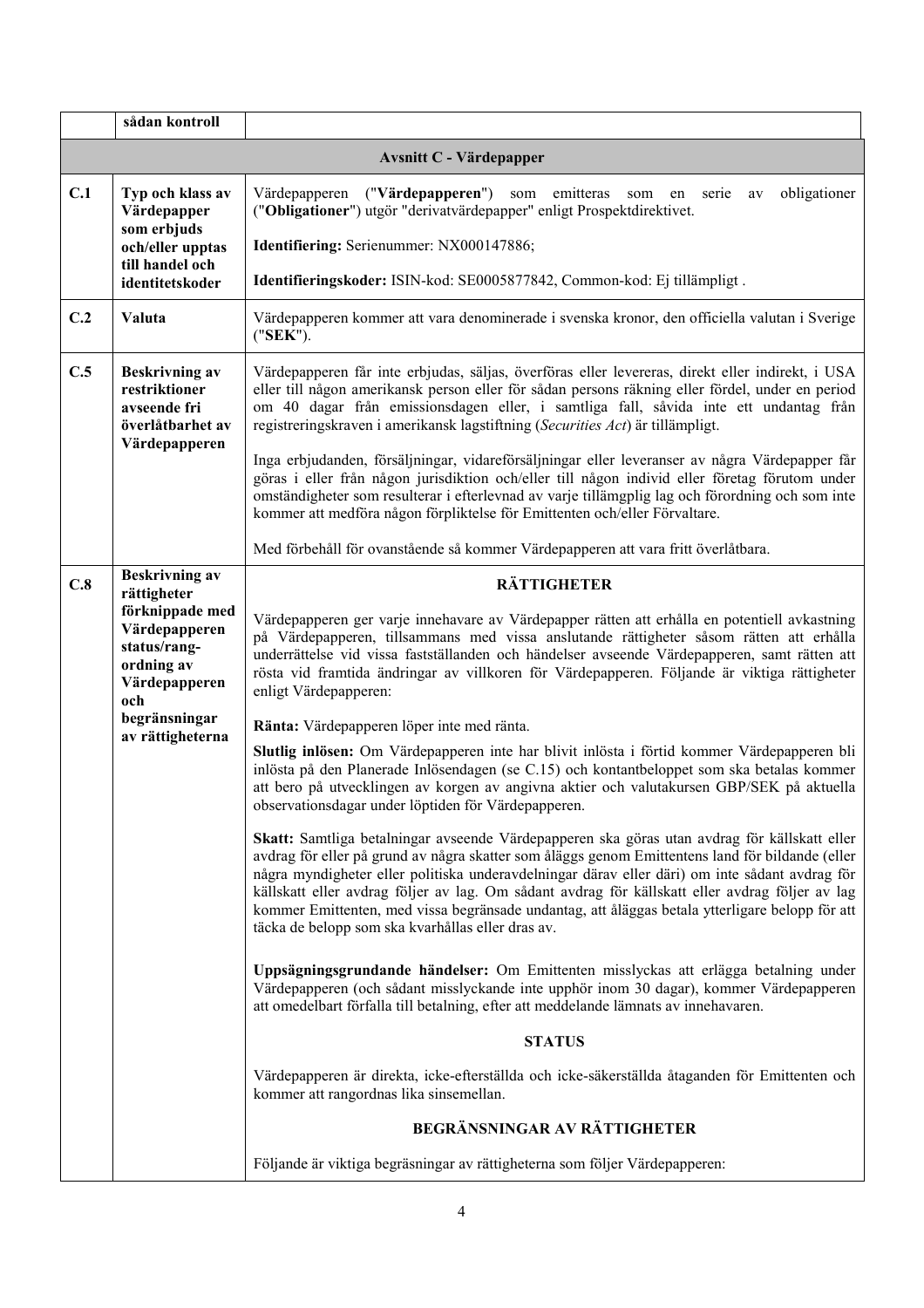|      |                                                                                                                       |                | beloppet.                                                       |                                    |               | Ytterligare Avbrottshändelser: Om det: (i) sker en förändring i tillämplig lag, uppkommer en<br>valutaavbrottshändelse, uppkommer en extraordinär marknadsavbrottshändelse eller en<br>skattehändelse som påverkar Emittentens möjligheter att fullgöra sina åtaganden under<br>Värdepapperen; eller (ii) inträffar en avbrottshändelse avseende existens, upprätthållande,<br>handel, värdering, kurs eller offentliggörande av en Underliggande Tillgång, så kan villkoren för<br>Värdepapperen justeras och/eller Värdepapperen bli inlösta i förtid, utan inhämtande av<br>samtycke från investerare. Vid sådan förtida inlösen kommer investerare att erhålla<br>marknadsvärdet av Värdepapperen som kan vara mindre än det ursprungliga investerade |
|------|-----------------------------------------------------------------------------------------------------------------------|----------------|-----------------------------------------------------------------|------------------------------------|---------------|-----------------------------------------------------------------------------------------------------------------------------------------------------------------------------------------------------------------------------------------------------------------------------------------------------------------------------------------------------------------------------------------------------------------------------------------------------------------------------------------------------------------------------------------------------------------------------------------------------------------------------------------------------------------------------------------------------------------------------------------------------------|
|      |                                                                                                                       |                | ersättning.                                                     |                                    |               | Utbyte av Aktier: Om någon Aktie påverkas av vissa avbrottshändelser, får Emittenten byta ut<br>sådan tillgång mot en ersättande aktie, som Fastställelseagenten har ansett vara en lämplig                                                                                                                                                                                                                                                                                                                                                                                                                                                                                                                                                               |
|      |                                                                                                                       |                | än det ursprungliga investerade beloppet.                       |                                    |               | Olaglighet: Om Emittenten fastställer att utförandet av dess åtaganden under Värdepapperen<br>har blivit olagliga så kan Emittenten välja att lösa in Värdepapperen i förtid. Vid sådan förtida<br>inlösen kommer investerare att erhålla marknadsvärdet för Värdepapperen som kan vara mindre                                                                                                                                                                                                                                                                                                                                                                                                                                                            |
|      |                                                                                                                       |                | villkoren för Värdepapperen utan innehavarnas samtycke.         |                                    |               | Möten och justeringar: Värdepapperen innehåller villkor för investerare att kalla till och<br>närvara vid möten för att rösta om föreslagna justeringar av villkoren för Värdepapperen eller<br>för att godkänna ett skriftligt beslut utan sådant möte. Dessa villkor tillåter vissa definierade<br>majoriteter att godkänna vissa förändringar som kommer binda samtliga innehavare, inklusive<br>innehavare som inte närvarade och röstade på det aktuella mötet och innehavare som röstade på<br>annat sätt än majoriteten. Under vissa begränsade omständigheter kan Emittenten ändra                                                                                                                                                                |
|      |                                                                                                                       |                | Värdepapperen samt att göra vissa diskretionära fastställelser. |                                    |               | Fastställelse av Fastställelseagenten: Fastställelseagenten är Barclays Bank PLC.<br>Fastställelseagenten har behörighet att göra samtliga beräkningar enligt villkoren för                                                                                                                                                                                                                                                                                                                                                                                                                                                                                                                                                                               |
| C.11 | Notering och<br>upptagande till<br>handel på en<br>reglerad<br>marknad                                                |                | Emissionsdagen som tidigast.                                    |                                    |               | Ansökan har gjorts av Emittenten om upptagande till handel av Värdepapperen på den reglerade<br>marknaden hos Luxembourg Stock Exchange och NASDAQ OMX Stockholm, från och med                                                                                                                                                                                                                                                                                                                                                                                                                                                                                                                                                                            |
| C.15 | <b>Beskrivning av</b><br>hur värdet på<br>investeringen är<br>beroende av<br>värdet på<br>underliggande<br>instrument |                | Aktietabellen nedan:                                            |                                    |               | Avkastningen och värdet på Värdepapperen är beroende av utvecklingen av korgen av aktier<br>(varje en "Underliggande Tillgång") på aktuella observationsdagar tillsammans med<br>valutakursen GBP/SEK. De Underliggande Tillgångarna är stamaktier av det aktuella<br>Aktieföretaget som har identifieringsuppgifter vilka framgår av varje rad (i=1 till 8) i                                                                                                                                                                                                                                                                                                                                                                                            |
|      |                                                                                                                       |                |                                                                 |                                    | Aktietabell   |                                                                                                                                                                                                                                                                                                                                                                                                                                                                                                                                                                                                                                                                                                                                                           |
|      |                                                                                                                       | i              | Aktieföretag:                                                   | <b>Bloomberg-</b><br>koder:        | Reuterskoder: | Underliggande Tillgång<br>ISIN:                                                                                                                                                                                                                                                                                                                                                                                                                                                                                                                                                                                                                                                                                                                           |
|      |                                                                                                                       | 1              | Royal Dutch Shell PLC                                           | <b>RDSALN</b><br>$\leq$ Equity $>$ | RDSa.L        | GB00B03MLX29                                                                                                                                                                                                                                                                                                                                                                                                                                                                                                                                                                                                                                                                                                                                              |
|      |                                                                                                                       | $\overline{2}$ | Glaxosmithkline PLC                                             | <b>GSK LN</b><br>$\leq$ Equity $>$ | GSK.L         | GB0009252882                                                                                                                                                                                                                                                                                                                                                                                                                                                                                                                                                                                                                                                                                                                                              |
|      |                                                                                                                       | 3              | Centrica PLC                                                    | <b>CNALN</b><br>$\leq$ Equity $>$  | CNA.L         | GB00B033F229                                                                                                                                                                                                                                                                                                                                                                                                                                                                                                                                                                                                                                                                                                                                              |
|      |                                                                                                                       | $\overline{4}$ | <b>HSBC Holdings PLC</b>                                        | <b>HSBALN</b><br>$<$ Equity $>$    | HSBA.L        | GB0005405286                                                                                                                                                                                                                                                                                                                                                                                                                                                                                                                                                                                                                                                                                                                                              |
|      |                                                                                                                       | 5              | Astrazeneca PLC                                                 | <b>AZN LN</b><br>$<$ Equity $>$    | AZN.L         | GB0009895292                                                                                                                                                                                                                                                                                                                                                                                                                                                                                                                                                                                                                                                                                                                                              |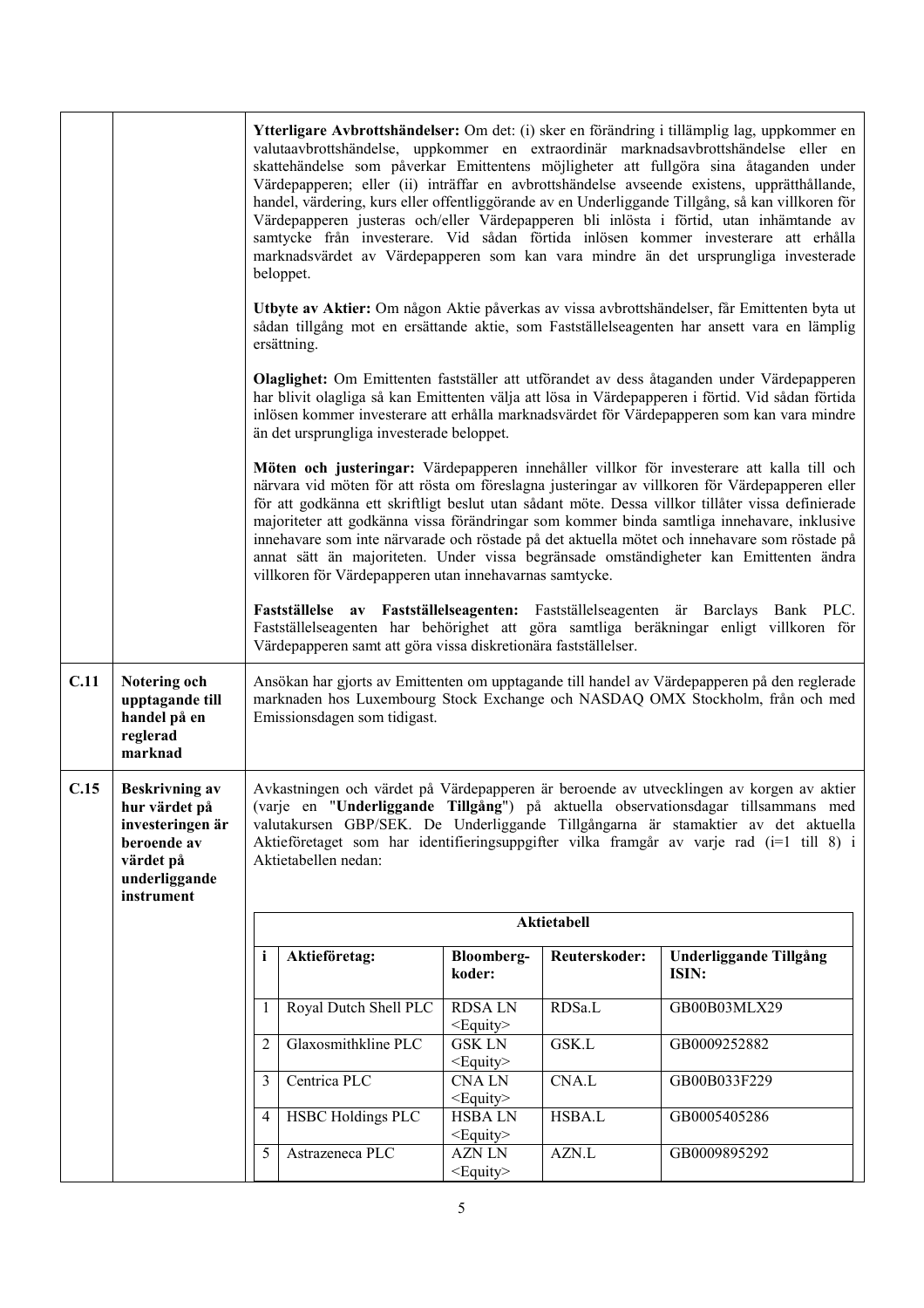|      |                                                        | 6         | Unilever PLC                                                              | <b>ULVRLN</b><br>$\leq$ Equity $>$ | ULVR.L                 | GB00B10RZP78                                                                                                                                                                                                                                                                                                                                                                                                                                                                                                                                                                                                                                                                      |
|------|--------------------------------------------------------|-----------|---------------------------------------------------------------------------|------------------------------------|------------------------|-----------------------------------------------------------------------------------------------------------------------------------------------------------------------------------------------------------------------------------------------------------------------------------------------------------------------------------------------------------------------------------------------------------------------------------------------------------------------------------------------------------------------------------------------------------------------------------------------------------------------------------------------------------------------------------|
|      |                                                        | 7         | Tesco PLC                                                                 | <b>TSCOLN</b><br>$<$ Equity $>$    | TSCO.L                 | GB0008847096                                                                                                                                                                                                                                                                                                                                                                                                                                                                                                                                                                                                                                                                      |
|      |                                                        | 8         | <b>BP PLC</b>                                                             | BP/LN<br>$<$ Equity $>$            | BP.L                   | GB0007980591                                                                                                                                                                                                                                                                                                                                                                                                                                                                                                                                                                                                                                                                      |
|      |                                                        |           |                                                                           |                                    | <b>Slutlig Inlösen</b> |                                                                                                                                                                                                                                                                                                                                                                                                                                                                                                                                                                                                                                                                                   |
|      |                                                        |           |                                                                           |                                    |                        | Om Värdepapperen inte har lösts in i förtid, kommer varje Värdepapper att lösas in på den<br>Planerade Inlösendagen (11 juni 2019, med förbehåll för senareläggning om den slutliga<br>Genomsnittsdagen (slut) planerad till 28 maj 2019 senareläggs på grund av att sådan dag inte är<br>en planerad handelsdag eller att en avbrottshändelse inträffar för en eller flera av de<br>Underliggande Tillgångarna) genom betalning av det Slutliga Kontantavvecklingsbeloppet.                                                                                                                                                                                                      |
|      |                                                        |           | med Korgavkastningen.                                                     |                                    |                        | Det Slutliga Kontantavvecklingsbeloppet avseende varje Värdepapper beräknas genom att<br>addera Beräkningsbeloppet (SEK 10 000) med summan av Beräkningsbeloppet multiplicerat<br>med Deltagandegraden, vidare multiplicerat med Valutautvecklingen, och vidare multiplicerat                                                                                                                                                                                                                                                                                                                                                                                                     |
|      |                                                        |           | Tillgångens stängningskurs och Affärsdagen (27 maj 2014), minus (b) 1.    |                                    |                        | Det Slutliga Kontantavvecklingsbeloppet avseende varje Värdepapper kommer således inte vara<br>mindre än Beräkningsbeloppet, och kan vara ett högre belopp om Korgavkastningen är positiv.<br>Korgavkastningen är ett belopp som speglar genomsnittsutvecklingen av de Underliggande<br>Tillgångarna mellan Affärsdagen och Genomsnittsdagarna (slut) (se C.19) och vilket inte får<br>vara lägre än noll. Det är det aritmetiska genomsnittet av den följande beräkningen avseende<br>varje Underliggande Tillgång i korgen: (a) det aritmetiska genomsnittet av den Underliggande<br>Tillgångens stängningskurs vid varje Genomsnittsdag (slut) dividerat med den Underliggande |
|      |                                                        |           | Kontantavvecklingsbeloppet.                                               |                                    |                        | I vilken mån Korgavkastningen påverkar det Slutliga Kontantavvecklingsbeloppet beror på<br>Deltagandegraden och värdet av Valutautvecklingen. Desto högre Deltagandegrad, desto större<br>påverkan på det Slutliga Kontantavvecklingsbeloppet, likaledes, desto högre Valutautveckling<br>(vilket motsvarar en starkare GBP mot SEK), desto större påverkan på det Slutliga                                                                                                                                                                                                                                                                                                       |
|      |                                                        | Där:      |                                                                           |                                    |                        |                                                                                                                                                                                                                                                                                                                                                                                                                                                                                                                                                                                                                                                                                   |
|      |                                                        |           | (slut) dividerat på valutakursen på Affärsdagen; och                      |                                    |                        | Valutautvecklingen är procentändringen mellan valutakursen GBP/SEK (uttryckt som<br>antalet SEK per GBP 1.00) mellan Affärsdagen och den slutliga Genomsnittsdagen (slut)<br>(planerad till 28 maj 2019), beräknat som valutakursen på den slutliga Genomsnittsdagen                                                                                                                                                                                                                                                                                                                                                                                                              |
|      |                                                        | $\bullet$ | http://www.barclays.com/investorrelations/debtinvestors.                  |                                    |                        | Deltagandegraden är, vid dagen för detta Prospekt, preliminärt fastställt till 100 procent<br>(100 %), men det kan vara en högre eller lägre procentsats under förutsättning att det inte<br>kommer vara mindre än 75 procent (75 %) och kommer att vara den procentsats som<br>fastställs och meddelas av Emittenten på eller omkring Affärsdagen (genom referens till<br>rådande marknadsfaktorer vid den aktuella tidpunkten) genom offentliggörande på                                                                                                                                                                                                                        |
| C.16 | Utlöpande-eller<br>förfallodag för<br>Värdepapperen    |           |                                                                           |                                    |                        | Värdepapper är planerade att bli inlösta på den Planerade Inlösendagen (se C.15 ovan).                                                                                                                                                                                                                                                                                                                                                                                                                                                                                                                                                                                            |
| C.17 | Avvecklings-<br>process för<br>derivat-                |           | betalning av emissionskursen för Värdepapperen.                           |                                    |                        | Värdepapperen kommer att levereras den 10 juni 2014 ("Emissionsdagen") i utbyte mot                                                                                                                                                                                                                                                                                                                                                                                                                                                                                                                                                                                               |
|      | värdepapper                                            |           | Värdepapperen kommer att clearas och avvecklas genom Euroclear Sweden AB. |                                    |                        |                                                                                                                                                                                                                                                                                                                                                                                                                                                                                                                                                                                                                                                                                   |
| C.18 | <b>Beskrivning av</b><br>hur avkastning<br>på derivat- |           |                                                                           |                                    |                        | Utvecklingen av de Underliggande Tillgångarna och valutakursen som Värdepapperen är<br>hänförliga till kan, om Värdepapperen inte löses in i förtid, påverka beloppet som betalas på den                                                                                                                                                                                                                                                                                                                                                                                                                                                                                          |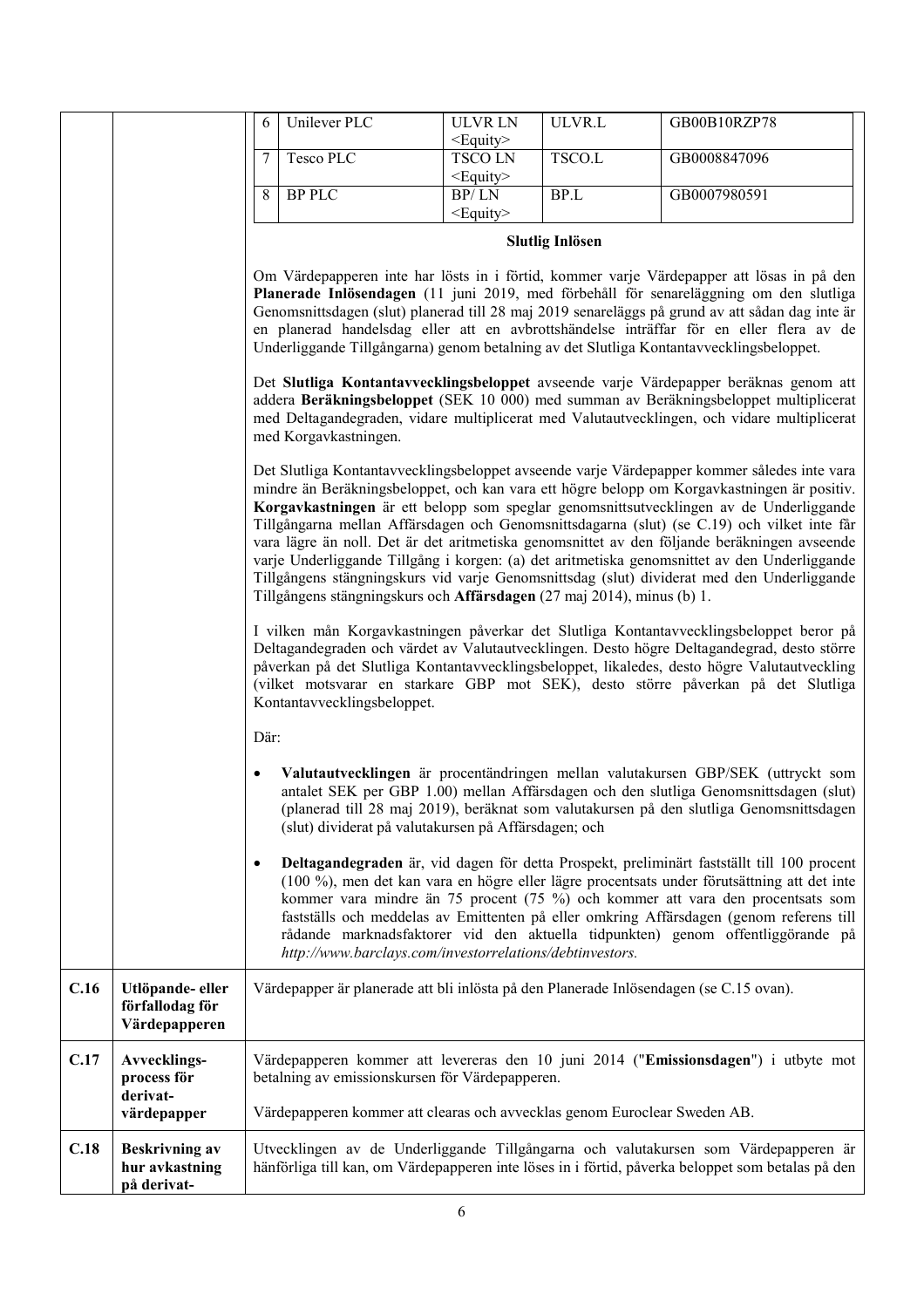|      | värdepapper                                                                                      | Planerade Inlösendagen.                                                                                                                                                                                                                                                                                                                                                                                                                                                                                                                                                                                                                                                                                                                                                                                                                                                                                                                                                                                                                                                                                                                                                                                                                                                                                                                                                                                                                                                                                                                                                                                                                                                                                                                                                                                                                                                                                                                                                                                                                                                                                                                                                                                                                                                                                                                                 |
|------|--------------------------------------------------------------------------------------------------|---------------------------------------------------------------------------------------------------------------------------------------------------------------------------------------------------------------------------------------------------------------------------------------------------------------------------------------------------------------------------------------------------------------------------------------------------------------------------------------------------------------------------------------------------------------------------------------------------------------------------------------------------------------------------------------------------------------------------------------------------------------------------------------------------------------------------------------------------------------------------------------------------------------------------------------------------------------------------------------------------------------------------------------------------------------------------------------------------------------------------------------------------------------------------------------------------------------------------------------------------------------------------------------------------------------------------------------------------------------------------------------------------------------------------------------------------------------------------------------------------------------------------------------------------------------------------------------------------------------------------------------------------------------------------------------------------------------------------------------------------------------------------------------------------------------------------------------------------------------------------------------------------------------------------------------------------------------------------------------------------------------------------------------------------------------------------------------------------------------------------------------------------------------------------------------------------------------------------------------------------------------------------------------------------------------------------------------------------------|
|      | sker                                                                                             | På den Planerade Inlösendagen kommer, om Värdepapperen inte har blivit inlösta i förtid,<br>Värdepapperen att betalas i kontanter.                                                                                                                                                                                                                                                                                                                                                                                                                                                                                                                                                                                                                                                                                                                                                                                                                                                                                                                                                                                                                                                                                                                                                                                                                                                                                                                                                                                                                                                                                                                                                                                                                                                                                                                                                                                                                                                                                                                                                                                                                                                                                                                                                                                                                      |
| C.19 | <b>Slutlig</b><br>referenskurs för<br>den<br>underliggande                                       | Den slutliga referensnivån för varje aktie till vilka Värdepapperen relaterar till kommer<br>fastställas av Fastställelseagenten genom referens till offentligt tillgängliga källor på en angiven<br>dag eller angivna dagar.                                                                                                                                                                                                                                                                                                                                                                                                                                                                                                                                                                                                                                                                                                                                                                                                                                                                                                                                                                                                                                                                                                                                                                                                                                                                                                                                                                                                                                                                                                                                                                                                                                                                                                                                                                                                                                                                                                                                                                                                                                                                                                                           |
|      |                                                                                                  | Den slutliga värderingskursen på varje Underliggande Tillgång är det aritmetiska genomsnittet<br>av stängningskursen på sådan Underliggande Tillgång på var och en av följande<br>Genomsnittsdagar (slut) (var och en föremål för förlängning på grund av att sådan dag inte är<br>en planerad handelsdag eller en avbrottshändelse för sådan Underliggande Tillgång):<br>28 november 2017, 28 december 2017, 29 januari 2018, 28 februari 2018, 28 mars 2018,<br>30 april 2018, 29 maj 2018, 28 juni 2018, 30 juli 2018, 28 augusti 2018, 28 september 2018,<br>29 oktober 2018, 28 november 2018, 28 december 2018, 28 januari 2019, 28 februari 2019,<br>28 mars 2019, 29 april 2019 och 28 maj 2019.                                                                                                                                                                                                                                                                                                                                                                                                                                                                                                                                                                                                                                                                                                                                                                                                                                                                                                                                                                                                                                                                                                                                                                                                                                                                                                                                                                                                                                                                                                                                                                                                                                                |
| C.20 | Typ av<br>underliggande                                                                          | Värdepapperen är relaterade till en korg av stamaktier och en valutakurs.                                                                                                                                                                                                                                                                                                                                                                                                                                                                                                                                                                                                                                                                                                                                                                                                                                                                                                                                                                                                                                                                                                                                                                                                                                                                                                                                                                                                                                                                                                                                                                                                                                                                                                                                                                                                                                                                                                                                                                                                                                                                                                                                                                                                                                                                               |
|      |                                                                                                  | Information om de Underliggande Tillgångarna finns tillgängligt på den aktuella<br>Bloombergsidan (se C.15 ovan) avseende Aktierna och Reuters sida ECB37 avseende<br>valutakursen GBP/SEK.                                                                                                                                                                                                                                                                                                                                                                                                                                                                                                                                                                                                                                                                                                                                                                                                                                                                                                                                                                                                                                                                                                                                                                                                                                                                                                                                                                                                                                                                                                                                                                                                                                                                                                                                                                                                                                                                                                                                                                                                                                                                                                                                                             |
|      |                                                                                                  | <b>Avsnitt D - Risker</b>                                                                                                                                                                                                                                                                                                                                                                                                                                                                                                                                                                                                                                                                                                                                                                                                                                                                                                                                                                                                                                                                                                                                                                                                                                                                                                                                                                                                                                                                                                                                                                                                                                                                                                                                                                                                                                                                                                                                                                                                                                                                                                                                                                                                                                                                                                                               |
| D.2  | Nyckel-<br>information om<br>huvudsakliga<br>risker som är<br>specifika för<br><b>Emittenten</b> | Kreditrisk: Emittenten är exponerad mot risken att drabbas av förluster om några av dess<br>kunder eller marknadsmotparter misslyckas med att fullgöra sina kontraktuella åtaganden.<br>Emittenten kan även drabbas av förlust när nedgradering av ett företags kreditvärderingsbetyg<br>leder till värdefall för Emittentens investeringar i det företagets finansiella instrument.<br>Svaga eller försämrade ekonomiska förhållanden påverkar negativt dessa motparter och<br>kreditrelaterade risker. I senare tid har den ekonomiska miljö som Emittentens huvudsakliga<br>verksamhet bedrivs inom (som är Europa och USA) kännetecknats av generellt svagare än<br>förväntad tillväxt, ökad arbetslöshet, sjunkande fastighetspriser, minskat verksamhetsförtroende,<br>ökad inflation och minskad BNP. Verksamhet inom eurozonen är fortsatt påverkad av den<br>pågående statsskuldkrisen, pressen på de finansiella systemen och risken att ett eller flera länder<br>kommer att lämna euron. Den rådande frånvaron av en förutbestämd process för en medlemsstat<br>att lämna euron innebär att det inte är möjligt att förutse resultatet av en sådan händelse och det<br>inte är möjligt att korrekt kvantifiera betydelsen av en sådan händelse vad gäller Emittentens<br>intjäningsförmåga, likviditet och kapital. Om vissa eller samtliga dessa förhållanden fortlöper<br>eller försämras kan de få en betydande negativ effekt på Emittentens verksamhet, finansiella<br>förhållanden och utsikter.<br>Marknadsrisk: Emittenten kan drabbas av en finansiell förlust om Emittenten inte förmår att<br>adekvat hedga sin balansräkning. Detta kan uppstå som ett resultat av låga<br>marknadsvolatilitetsnivåer, eller om det förekommer oförväntade eller volatila förändringar av<br>räntenivåer, kreditspreadar, råvarupriser, aktiekurser och/eller valutakurser.<br>Likviditetsrisk: Emittenten är exponerad mot risken att man inte kan möta sina åtaganden som<br>förfaller till betalning som ett resultat av plötsliga, och eventuellt långdragna, ökningar av<br>nettoutflöden. Dessa utflöden kan huvudsakligen ske genom att kunder tar ut pengar,<br>återtagande av finansiering av motparter i bankverksamhet som inte är privatkundverksamhet,<br>krav om ytterligare ställande av säkerheter eller nedskrivningar av lån. |
|      |                                                                                                  | Kapitalrisk: Emittenten kanske inte kan upprätthålla lämpliga kapitalration, vilket kan leda till:<br>(i) oförmåga att stödja verksamhetsaktiviteter; (ii) misslyckande att möta regulatoriska krav;<br>och/eller (iii) nedgradering av kreditvärderingsbetyg. Ökade regulatoriska kapitalkrav och<br>förändring av vad som utgör kapital kan inskränka Emittentens planerade aktiviteter och kan öka<br>kostnader och leda till negativ inverkan på Emittentens intjäningsförmåga.                                                                                                                                                                                                                                                                                                                                                                                                                                                                                                                                                                                                                                                                                                                                                                                                                                                                                                                                                                                                                                                                                                                                                                                                                                                                                                                                                                                                                                                                                                                                                                                                                                                                                                                                                                                                                                                                     |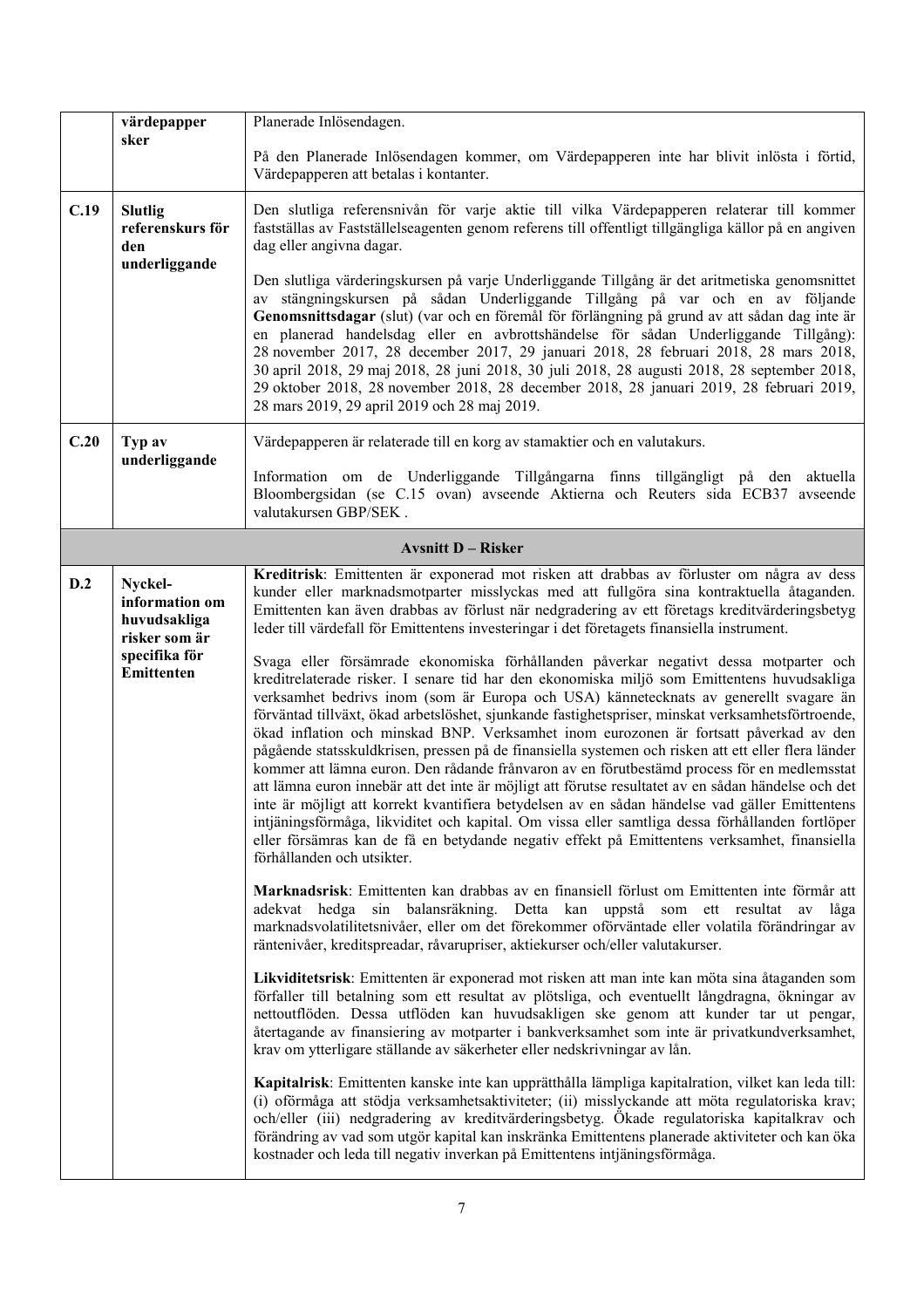|     |                                                                                                                       | Juridisk och Regulatorisk relaterad risk: Om Emittenten inte följer tillämpliga lagar och<br>regler som är relevanta för den finansiella tjänstesektorn kan det leda till böter, statliga åtgärder,<br>renomméskada, ökade försiktighetsåtgärder, suspension av verksamheter eller, i extrema<br>situationer, återkallande av tillstånd att bedriva verksamhet.<br>Renommérisk: Renomméskada reducerar – direkt eller indirekt – intresset för Emittenten från<br>aktieägare och kan leda till negativ publicitet, förlust av intäkt, juridiska tvister, regulatoriska<br>eller lagstiftande åtgärder, minskning av existerande eller potentiella kunder, minskad<br>arbetsmoral, och svårigheter i att rekrytera skicklig personal. Betydande renomméskada kan få<br>betydande negativ effekt på Emittentens tillstånd för bedrivande av verksamhet och på värdet av<br>Emittentens verksamhet, vilket i sin tur kan negativt påverka Emittentens lönsamhet och<br>finansiella förhållanden.<br>Infrastruktur och Teknologi: Om kundtransaktioner som företas genom Emittentens system,<br>läcker ut, kan det leda till betydande negativ inverkan på Emittentens verksamhet eller<br>renommé.<br>Skatterisk: Emittenten kan lida förluster på grund av ytterligare skattepålagor, andra finansiella<br>kostnader eller renomméskada på grund av: misslyckande med att efterfölja eller att korrekt<br>bedöma tillämpningen av, relevant skattelag, misslyckande att hantera skattemyndigheter vad<br>gäller tid, transparens och effektivitet; felaktiga beräkningar av skatt för rapporterad och<br>bedömd skattenivå; eller följder av felaktig skatterådgivning. |
|-----|-----------------------------------------------------------------------------------------------------------------------|-----------------------------------------------------------------------------------------------------------------------------------------------------------------------------------------------------------------------------------------------------------------------------------------------------------------------------------------------------------------------------------------------------------------------------------------------------------------------------------------------------------------------------------------------------------------------------------------------------------------------------------------------------------------------------------------------------------------------------------------------------------------------------------------------------------------------------------------------------------------------------------------------------------------------------------------------------------------------------------------------------------------------------------------------------------------------------------------------------------------------------------------------------------------------------------------------------------------------------------------------------------------------------------------------------------------------------------------------------------------------------------------------------------------------------------------------------------------------------------------------------------------------------------------------------------------------------------------------------------------------------------------------------------------------|
| D.6 | Nyckel-                                                                                                               | Investerare i Värdepapperen kan förlora hela värdet av deras investering.                                                                                                                                                                                                                                                                                                                                                                                                                                                                                                                                                                                                                                                                                                                                                                                                                                                                                                                                                                                                                                                                                                                                                                                                                                                                                                                                                                                                                                                                                                                                                                                             |
|     | information om<br>huvudsakliga<br>risker som är<br>specifika för<br>Värdepapperen,<br>inklusive en<br>riskvarning att | Även om det anges att Värdepapperen ska återbetalas med ett belopp som är minst lika<br>med det ursprungliga förvärvspriset (förutsatt ett förvärvspris av 100 % av det nominella<br>beloppet) är investeraren exponerad mot kreditrisken hos Emittenten och kommer förlora<br>upp till hela värdet av sin investering om Emittenten går i konkurs eller på annat sätt inte<br>kan möta sina betalningsåtaganden.                                                                                                                                                                                                                                                                                                                                                                                                                                                                                                                                                                                                                                                                                                                                                                                                                                                                                                                                                                                                                                                                                                                                                                                                                                                     |
|     | investerare kan<br>förlora del av                                                                                     | Investerare kan även förlora delar av eller hela sin investering om:                                                                                                                                                                                                                                                                                                                                                                                                                                                                                                                                                                                                                                                                                                                                                                                                                                                                                                                                                                                                                                                                                                                                                                                                                                                                                                                                                                                                                                                                                                                                                                                                  |
|     | eller hela sin<br>investering                                                                                         | investerare säljer sina Värdepapper före förfallodagen på andrahandsmarknaden till<br>$\bullet$<br>ett belopp som är lägre än det initiala förvärvsbeloppet; eller                                                                                                                                                                                                                                                                                                                                                                                                                                                                                                                                                                                                                                                                                                                                                                                                                                                                                                                                                                                                                                                                                                                                                                                                                                                                                                                                                                                                                                                                                                    |
|     |                                                                                                                       | Värdepapperen blir inlösta i förtid på grund av händelser som ligger bortom<br>٠<br>Emittentens kontroll (så som på grund av en ytterligare avbrottshändelse) och<br>beloppet som betalas till investerare är lägre än det initiala förvärvspriset.                                                                                                                                                                                                                                                                                                                                                                                                                                                                                                                                                                                                                                                                                                                                                                                                                                                                                                                                                                                                                                                                                                                                                                                                                                                                                                                                                                                                                   |
|     |                                                                                                                       | Angivande av Deltagandegraden: Procentsatsen avseende Deltagandegraden kommer inte att<br>anges av Emittenten förrän eller omkring Affärsdagen (27 maj 2014). Det finns en risk att den<br>slutliga procentsatsen som anges av Emittenten kommer att vara annan än den preliminära<br>procentsatsen som tillhandahålls i detta Prospekt, dock kommer inte den slutliga procentsatsen<br>vara mindre än den minimumprocentsats som tillhandahålls. Icke desto mindre, måste<br>investerare basera deras investeringsbeslut på den preliminära procentsatsen (och<br>minimumprocentsatsen) som tillhandahålls, och kommer inte ha rätt att återkalla deras<br>köpåtagande när procentsatsen slutligen anges, och inget tillägg kommer att offentliggöras i<br>samband med sådant slutligt angivande.                                                                                                                                                                                                                                                                                                                                                                                                                                                                                                                                                                                                                                                                                                                                                                                                                                                                    |
|     |                                                                                                                       | Risk för återkallande av det publika erbjudandet: Emittenten förbehåller sig rätten att<br>återkalla erbjudandet på grund av orsaker bortom dess kontroll, såsom om det lägsta<br>teckningsbeloppet eller/och den lägsta Deltagandegraden inte uppnås, eller extraordinära<br>händelser inträffar som enligt Emittentens skäliga diskretion kan vara negativt för erbjudandet. I<br>sådant fall kommer investerare som redan har betalat eller levererat teckningslikviden att vara<br>berättigade till återbetalning av sådana belopp, men kommer inte att erhålla någon ersättning<br>som kan ha ackumulerats under perioden mellan deras betalning eller leverans av<br>teckningslikviden och återbetalningen av Värdepapperen.                                                                                                                                                                                                                                                                                                                                                                                                                                                                                                                                                                                                                                                                                                                                                                                                                                                                                                                                    |
|     |                                                                                                                       | Avkastning relaterade till utvecklingen av de Underliggande Tillgångarna: Den avkastning                                                                                                                                                                                                                                                                                                                                                                                                                                                                                                                                                                                                                                                                                                                                                                                                                                                                                                                                                                                                                                                                                                                                                                                                                                                                                                                                                                                                                                                                                                                                                                              |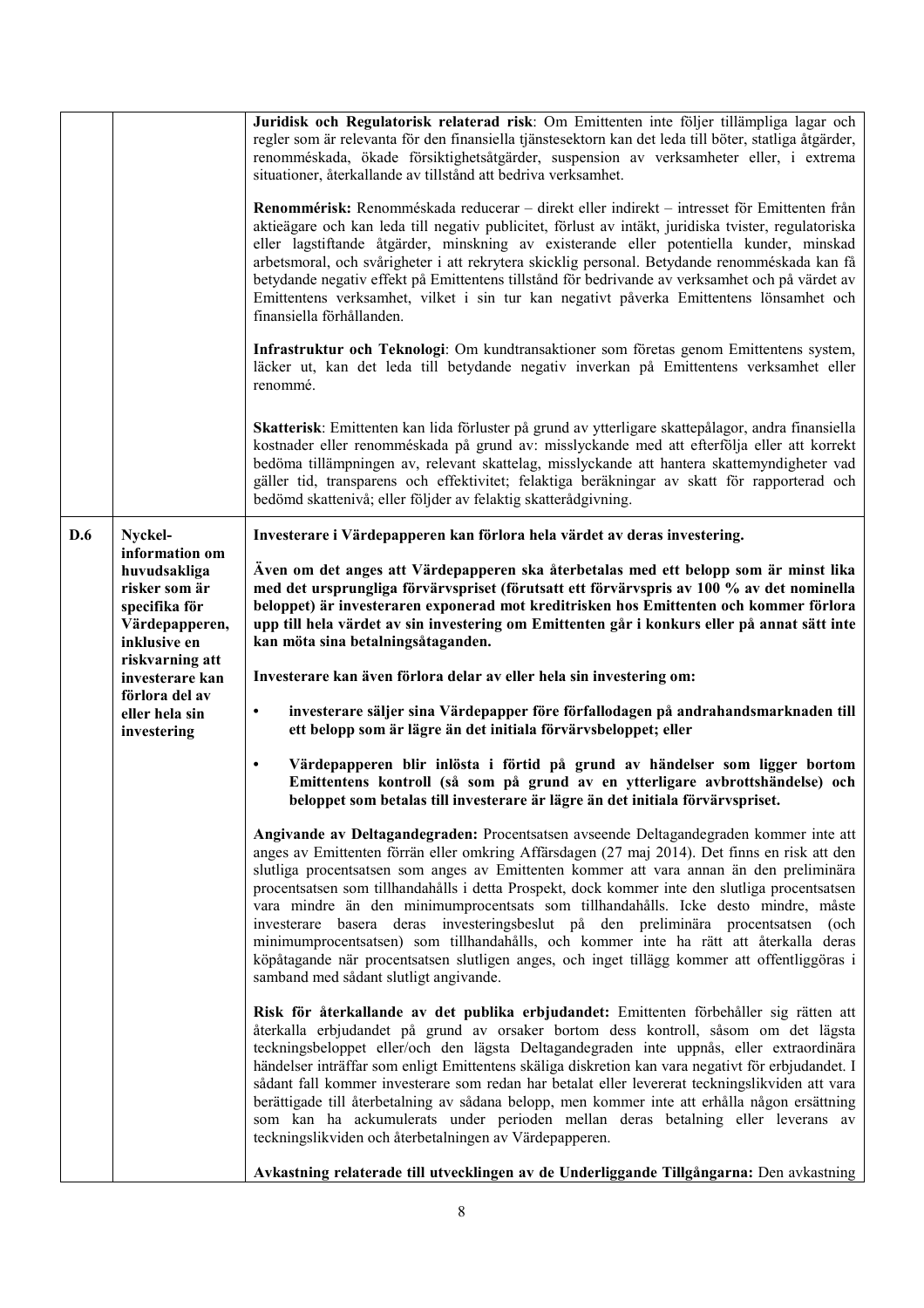|      |                                                                                                                                                                        | som förfaller till betalning under Värdepapperen relaterar till förändrade värden på de<br>Underliggande Tillgångarna och de aktuella valutakurserna på aktuella observationsdagen under<br>Värdepapperens löptid. Någon information om historisk utveckling av en Underliggande<br>Tillgång eller valutakurs ska inte tas som någon indikation om hur kurser kommer att förändras i<br>framtiden. Investerare kommer inte ha någon äganderätt, inklusive, utan begränsning, eventuella<br>rösträttigheter eller rättigheter att erhålla utdelningar, avseende en Underliggande Tillgång.<br>Effekten av Genomsnittsberäkning: Den avkastning som förfaller till betalning under<br>Värdepapperen kommer att beräknas utifrån en slutlig värderingskurs som är det aritmetiska<br>medelvärdet av aktuella priser på de Underliggande Tillgångarna på de angivna<br>Genomsnittsdagarna (slut), snarare än på en slutlig värderingsdag. Detta innebär att om kursen<br>för den Underliggande Tillgången ändras dramatiskt på en eller fler än en Genomsnittsdag (slut),<br>kan det belopp som ska betalas eller levereras på Värdepapperen vara betydligt mindre än det<br>skulle ha varit om det belopp som skulle betalas hade beräknats genom referens till ett enda<br>värde bestämt på en slutlig värderingsdag.<br>Aktierisk: Utvecklingen för aktier är beroende av ett antal ekonomiska faktorer, så som ränta<br>och kursnivåer på kapitalmarknader, valutaförändringar, politiska faktorer samt bolagsspecifika<br>risksituation,<br>så<br>som<br>resultat,<br>marknadsposition,<br>aktieägarstruktur<br>faktorer<br>och<br>vinstutdelningspolicys. Någon relevant aktieemittent kan vidta åtgärder utan att beakta intresset<br>för investerare i Värdepapperen, vilket kan få en negativ inverkan på värdet för Värdepapperen.<br>Utbyte av Aktier: När en Aktie påverkas av vissa störande händelser, kan Emittenten byta ut<br>sådan tillgång med en ersättande aktie, som Fastställelseagenten har ansett vara en lämplig<br>ersättning. Den efterföljande utvecklingen eller uppfattade värdet av denna ersättande tillgång<br>kan resultera i att värdet för Värdepapperen sjunker och/eller kan resultera i att investeraren<br>erhåller mindre än förväntat vid avveckling.<br>Valutakursrisker: Betalningar enligt Värdepapperen kommer att göras i en valuta som skiljer<br>sig från valutan på de Underliggande Tillgångarna. Investeraren kommer därför att utsättas för<br>den negativa ändringen av Avräkningsvalutan rörande valutan på de Underliggande Tillgångar,<br>vilken kommer att resultera i minskningen av en eventuell positiv avkastning på Värdepapperen. |
|------|------------------------------------------------------------------------------------------------------------------------------------------------------------------------|------------------------------------------------------------------------------------------------------------------------------------------------------------------------------------------------------------------------------------------------------------------------------------------------------------------------------------------------------------------------------------------------------------------------------------------------------------------------------------------------------------------------------------------------------------------------------------------------------------------------------------------------------------------------------------------------------------------------------------------------------------------------------------------------------------------------------------------------------------------------------------------------------------------------------------------------------------------------------------------------------------------------------------------------------------------------------------------------------------------------------------------------------------------------------------------------------------------------------------------------------------------------------------------------------------------------------------------------------------------------------------------------------------------------------------------------------------------------------------------------------------------------------------------------------------------------------------------------------------------------------------------------------------------------------------------------------------------------------------------------------------------------------------------------------------------------------------------------------------------------------------------------------------------------------------------------------------------------------------------------------------------------------------------------------------------------------------------------------------------------------------------------------------------------------------------------------------------------------------------------------------------------------------------------------------------------------------------------------------------------------------------------------------------------------------------------------------------------------------------------------------------------------------------------------------------------------------------------------------------------------------------------------------------------------------------------|
|      |                                                                                                                                                                        | Investerare bör vara medvetna om att valutakurserna kan vara volatila och att de fastställs av<br>olika faktorer, bland annat utbud och efterfrågan på valutor på de internationella<br>valutamarknaderna, ekonomiska faktorer, innefattande inflationstakten i de berörda länderna,<br>ränteskillnader mellan de olika länderna, ekonomiska prognoser, internationella politiska<br>faktorer, valutakonvertibilitet, säkerhet för att göra finansiella investeringar i den berörda<br>valutan, spekulationer och åtgärder som vidtagits av regeringar och centralbanker.                                                                                                                                                                                                                                                                                                                                                                                                                                                                                                                                                                                                                                                                                                                                                                                                                                                                                                                                                                                                                                                                                                                                                                                                                                                                                                                                                                                                                                                                                                                                                                                                                                                                                                                                                                                                                                                                                                                                                                                                                                                                                                                      |
|      |                                                                                                                                                                        | Volatila marknadspriser: Värdepapperens marknadsvärde är oförutsägbar och kan vara<br>mycket volatil eftersom det kan påverkas av flera oförutsägbara faktorer, inklusive: marknads-<br>och avkastningsräntor; fluktuationer i valutakurser; valutakursrestriktioner; återstående tid tills<br>Värdepapperen förfaller till betalning; ekonomiska, finansiella, regulatoriska, politiska, terrorist<br>, militära eller andra händelser i en eller flera jurisdiktioner; förändringar i lagar eller<br>förordningar; och Emittentens kreditvärdighet eller upplevd kreditvärdighet.                                                                                                                                                                                                                                                                                                                                                                                                                                                                                                                                                                                                                                                                                                                                                                                                                                                                                                                                                                                                                                                                                                                                                                                                                                                                                                                                                                                                                                                                                                                                                                                                                                                                                                                                                                                                                                                                                                                                                                                                                                                                                                            |
|      |                                                                                                                                                                        | Avsnitt $E$ – Erbjudande                                                                                                                                                                                                                                                                                                                                                                                                                                                                                                                                                                                                                                                                                                                                                                                                                                                                                                                                                                                                                                                                                                                                                                                                                                                                                                                                                                                                                                                                                                                                                                                                                                                                                                                                                                                                                                                                                                                                                                                                                                                                                                                                                                                                                                                                                                                                                                                                                                                                                                                                                                                                                                                                       |
| E.2b | Skäl till<br>erbjudandet och<br>användande av<br>intäkter om<br>intäkter inte ska<br>användas till<br>vinst och/eller<br>för att företa<br>hedgning av<br>vissa risker | Nettointäkterna från varje emission av Värdepapper kommer användas av Emittenten för dennes<br>generella bolagsändamål, vilket kan inkludera göra vinst och/eller hedga vissa risker.                                                                                                                                                                                                                                                                                                                                                                                                                                                                                                                                                                                                                                                                                                                                                                                                                                                                                                                                                                                                                                                                                                                                                                                                                                                                                                                                                                                                                                                                                                                                                                                                                                                                                                                                                                                                                                                                                                                                                                                                                                                                                                                                                                                                                                                                                                                                                                                                                                                                                                          |
| E.3  | <b>Beskrivning av</b><br>villkoren för                                                                                                                                 | Värdepapperen erbjuds underkastat följande villkor:                                                                                                                                                                                                                                                                                                                                                                                                                                                                                                                                                                                                                                                                                                                                                                                                                                                                                                                                                                                                                                                                                                                                                                                                                                                                                                                                                                                                                                                                                                                                                                                                                                                                                                                                                                                                                                                                                                                                                                                                                                                                                                                                                                                                                                                                                                                                                                                                                                                                                                                                                                                                                                            |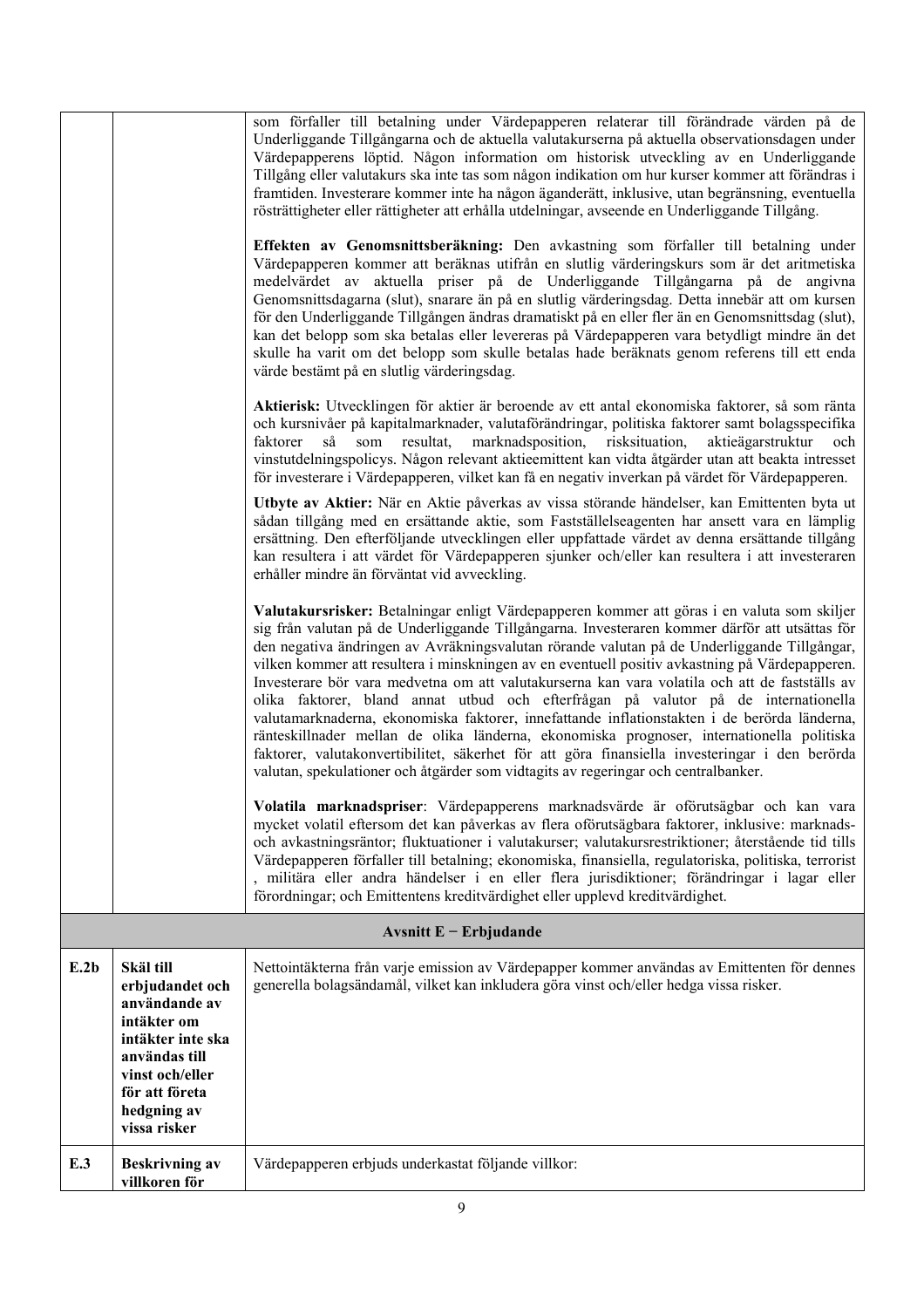|     | erbjudande                                                                                                               | Erbjudandekurs: Emissionskursen.                                                                                                                                                                                                                                                                                                                                                                                                                                                                                                                                                                                                                                                                                                                                                                                                                                                                                                                                                                                                                                                                                         |
|-----|--------------------------------------------------------------------------------------------------------------------------|--------------------------------------------------------------------------------------------------------------------------------------------------------------------------------------------------------------------------------------------------------------------------------------------------------------------------------------------------------------------------------------------------------------------------------------------------------------------------------------------------------------------------------------------------------------------------------------------------------------------------------------------------------------------------------------------------------------------------------------------------------------------------------------------------------------------------------------------------------------------------------------------------------------------------------------------------------------------------------------------------------------------------------------------------------------------------------------------------------------------------|
|     |                                                                                                                          | Emissionskurs: 100 procent av det Totala Nominella Beloppet.                                                                                                                                                                                                                                                                                                                                                                                                                                                                                                                                                                                                                                                                                                                                                                                                                                                                                                                                                                                                                                                             |
|     |                                                                                                                          | Totalt Nominellt Belopp: För dagen för detta Prospekt, upp till SEK 10 000 000. Det Totala<br>Nominella Beloppet är det belopp som meddelas av Emittenten på eller omkring Affärsdagen<br>genom offentliggörande på http://www.barclays.com/investorrelations/debtinvestors.                                                                                                                                                                                                                                                                                                                                                                                                                                                                                                                                                                                                                                                                                                                                                                                                                                             |
|     |                                                                                                                          | Villkor som erbjudandet är underkastat: Erbjudande av Värdepapperen som görs innan<br>Emissionsdagen är villkorade dess emission. Det finns inga i förväg fastställda<br>tilldelningskriterier. Förvaltaren kommer att anta tilldelningskriterier som säkerställer<br>likabehandlingen av potentiella investerare. Samtliga Värdepapper begärda via en Auktoriserad<br>Erbjudare under Erbjudandeperioden kommer att tilldelas upp till det högsta antalet för<br>erbjudandet. En potentiell investerare kommer på Emissionsdagen att erhålla 100 procent av<br>antal Värdepapper tilldelade till investeraren under Erbjudandeperioden. Om det inte är möjligt<br>att uppnå en Deltagandegrad om 75 %, förbehåller sig Emittenten rätten att återkalla erbjudandet<br>av Värdepapperen när som helst innan Affärsdagen. Emissionsdagen är förbehållen en rätt för<br>Emittenten att avbryta emissionen av Värdepapperen om (i) den minsta nivån för<br>Deltagandegraden som redogörs för ovan inte uppfylls; eller (ii) det Totala Nominella Värdet<br>som ska emitteras på Emissionsdagen är mindre än SEK 10 000 000. |
|     |                                                                                                                          | För att undvika tveksamheter, om en ansökan har gjorts av den potentiella investeraren, ska<br>varje sådan potentiell investerare inte vara berättigad att teckna eller på annat sätt förvärva<br>Värdepapperen, och varje sådan ansökan kommer automatiskt att annulleras och alla pengar<br>avseende förvärv kommer att återbetalas till sökanden.                                                                                                                                                                                                                                                                                                                                                                                                                                                                                                                                                                                                                                                                                                                                                                     |
|     |                                                                                                                          | Beskrivning av teckningsprocessen: Ansökan om Värdepapperen kan göras i Sverige genom<br>en Auktoriserad Erbjudare. Tilldelning kommer att ske i enlighet med den aktuella<br>Auktoriserade Erbjudarens sedvanliga förfaranden.                                                                                                                                                                                                                                                                                                                                                                                                                                                                                                                                                                                                                                                                                                                                                                                                                                                                                          |
|     |                                                                                                                          | Information om lägsta och/eller högsta belopp som kan tecknas: Det minsta beloppet som<br>ansökan kan göras per investerare kommer att vara SEK 10 000 i Värdepapperens nominella<br>belopp. Det högsta beloppet som ansökan kan göras per investerare kommer att vara<br>SEK 10 000 000 i Värdepapperens nominella belopp.                                                                                                                                                                                                                                                                                                                                                                                                                                                                                                                                                                                                                                                                                                                                                                                              |
|     |                                                                                                                          | Information om metod och tidsgränser för betalning och leverans av Värdepapperen: Den<br>fullständiga betalningen av Värdepapperens Erbjudandekurs måste ske på Emissionsdagen till<br>en Auktoriserad Erbjudares kontor som har fått ansökan. Värdepapperen kommer att göras<br>tillgänglig för tilldelning mot betalning: Emittenten estimerar att Värdepapperen kommer att<br>tilldelas genom en Auktoriserad Erbjudare, mot betalning av Erbjudandekursen, till blivande<br>Värdepappersinnehavares depåkonto som innehas, direkt eller indirekt, av den aktuella<br>Auktoriserade Erbjudaren hos Euroclear Sweden AB.                                                                                                                                                                                                                                                                                                                                                                                                                                                                                               |
|     |                                                                                                                          | Process för och dag som resultatet av erbjudandet kommer att meddelas: Resultatet av<br>erbjudandet kommer att offentliggöras via den aktuella Auktoriserade Erbjudaren inom 5<br>Bankdagar efter Erbjudandeperiodens slut.                                                                                                                                                                                                                                                                                                                                                                                                                                                                                                                                                                                                                                                                                                                                                                                                                                                                                              |
|     |                                                                                                                          | Process för meddelande till sökande om tilldelat belopp och indikation av huruvida handel<br>kan påbörjas före meddelande lämnas: Sökanden kommer direkt av den aktuella<br>Auktoriserade Erbjudaren meddelas om ansökans framgång. Ingen handel avseende<br>Värdepapperen får ske innan Emissionsdagen.                                                                                                                                                                                                                                                                                                                                                                                                                                                                                                                                                                                                                                                                                                                                                                                                                 |
| E.4 | <b>Beskrivning av</b><br>eventuella<br>betydande<br>intressen i<br>emissionen/<br>erbjudandet,<br>inklusive<br>intresse- | Ej tillämpligt; ingen person involverad i emissionen eller erbjudandet har något intresse eller<br>intressekonflikt, som är betydande för emissionen eller erbjudandet av Värdepapperen.                                                                                                                                                                                                                                                                                                                                                                                                                                                                                                                                                                                                                                                                                                                                                                                                                                                                                                                                 |